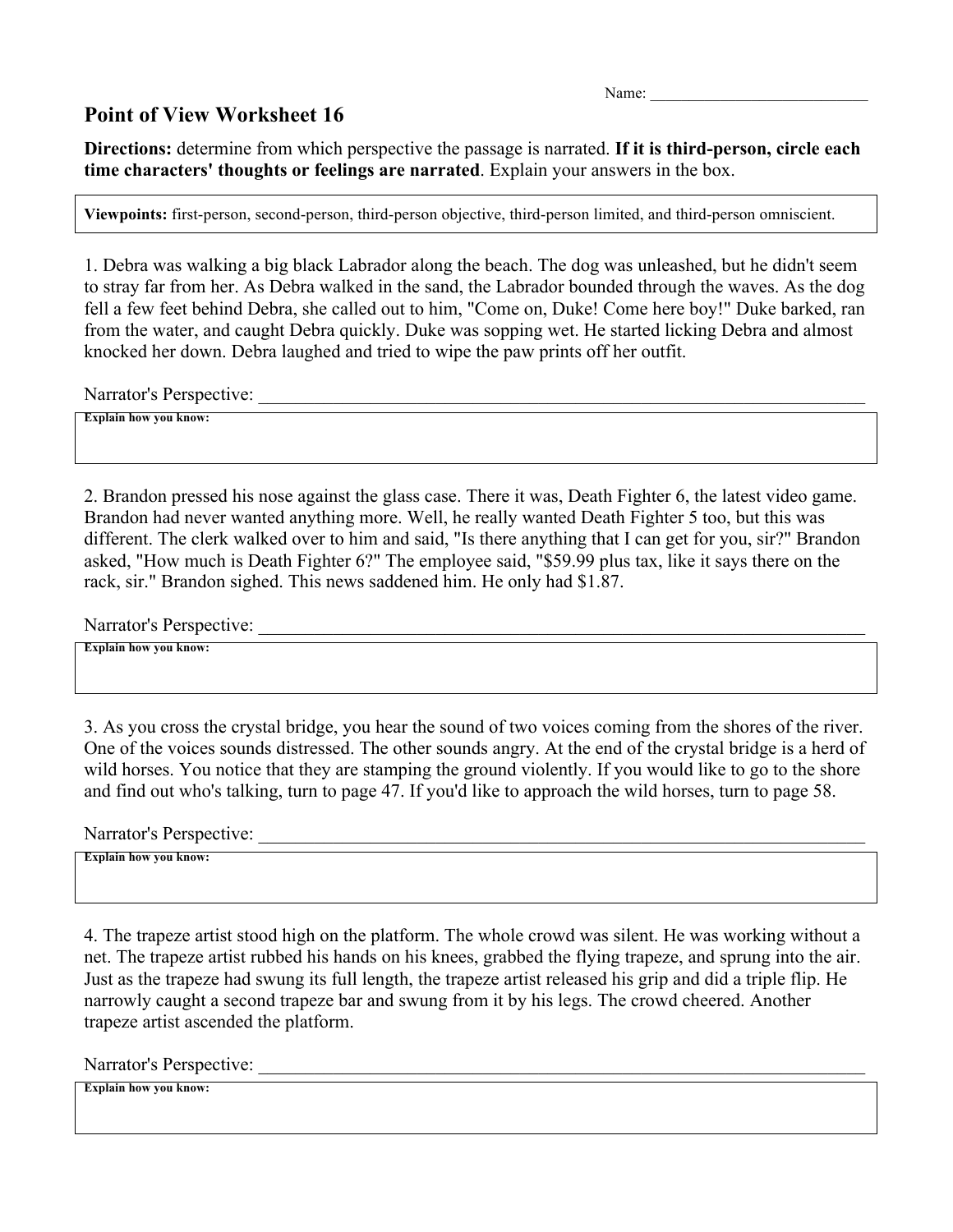5. Nolan grabbed the rope. He tried to pull himself up but he knew that he lacked the upper body strength to lift his own weight. "I can't do it," he admitted as he dropped to the mat. The coach blew his whistle and screamed, "Nolan, you get up there and you try again." His face turned red as he shouted orders. Not wanting to make the coach angrier, Nolan lifted himself off the mat and grabbed the rope again. He pulled. Again, Nolan felt weak and intimidated. The coach blew his whistle again.

Narrator's Perspective:

**Explain how you know:** 

6. As the train pulled into the station, we finally met eyes. We had been avoiding this moment, but it was here now. Tears welled. Words choked. We hugged each other awkwardly before I grabbed my bags and jumped on the train. A chapter had ended. Things would never be the same between us again.

Narrator's Perspective:

**Explain how you know:** 

7. Corman hit the garage door button. There was no response. This frustrated Corman, who hit the button several more times in a fit of rage. Still, there was no response. Kathy said, "Let me try, Corman." Kathy believed that Corman was a clumsy oaf and that he was hitting the button incorrectly. She tested her suspicions by hitting the button gently. The opener whirred and pulled up the garage door. Corman felt embarrassed. Kathy was happy that they would be able to leave the garage now.

Narrator's Perspective:

**Explain how you know:** 

8. Andy walked into the antique shop and began looking at the pieces. He picked up a bronze vase and scowled at it before putting it down. He sat in a red wooden rocking chair and gave it a few rocks. Then he got up and stretched his back. He walked over to a rack of knickknacks and picked up a tiny porcelain clown. His face lit up. "How much is this one?" he asked the storeowner. "The clown's a sawbuck," replied the storeowner gruffly. Andy took ten dollars from his wallet and laid it on the counter.

Narrator's Perspective:

**Explain how you know:** 

9. Patricia was dreaming of candy when the harsh sound of Mr. Herbert's voice woke her, "No sleeping in class, Patricia!" Her heart was beating fast. She turned around saw Mr. Herbert standing right behind her. This startled her. "Oh my gosh, Mr. Herbert. You didn't have to wake me up so rudely." Mr. Herbert scowled at her and said, "Oh, I'm sorry. Is my lesson disturbing your beauty sleep? Get up now or leave!" Patricia felt too groggy to fight so she just said, "Ok, I'm sorry, Mr. Herbert. I'm awake." Mr. Herbert glared at her and continued teaching his lesson.

Narrator's Perspective: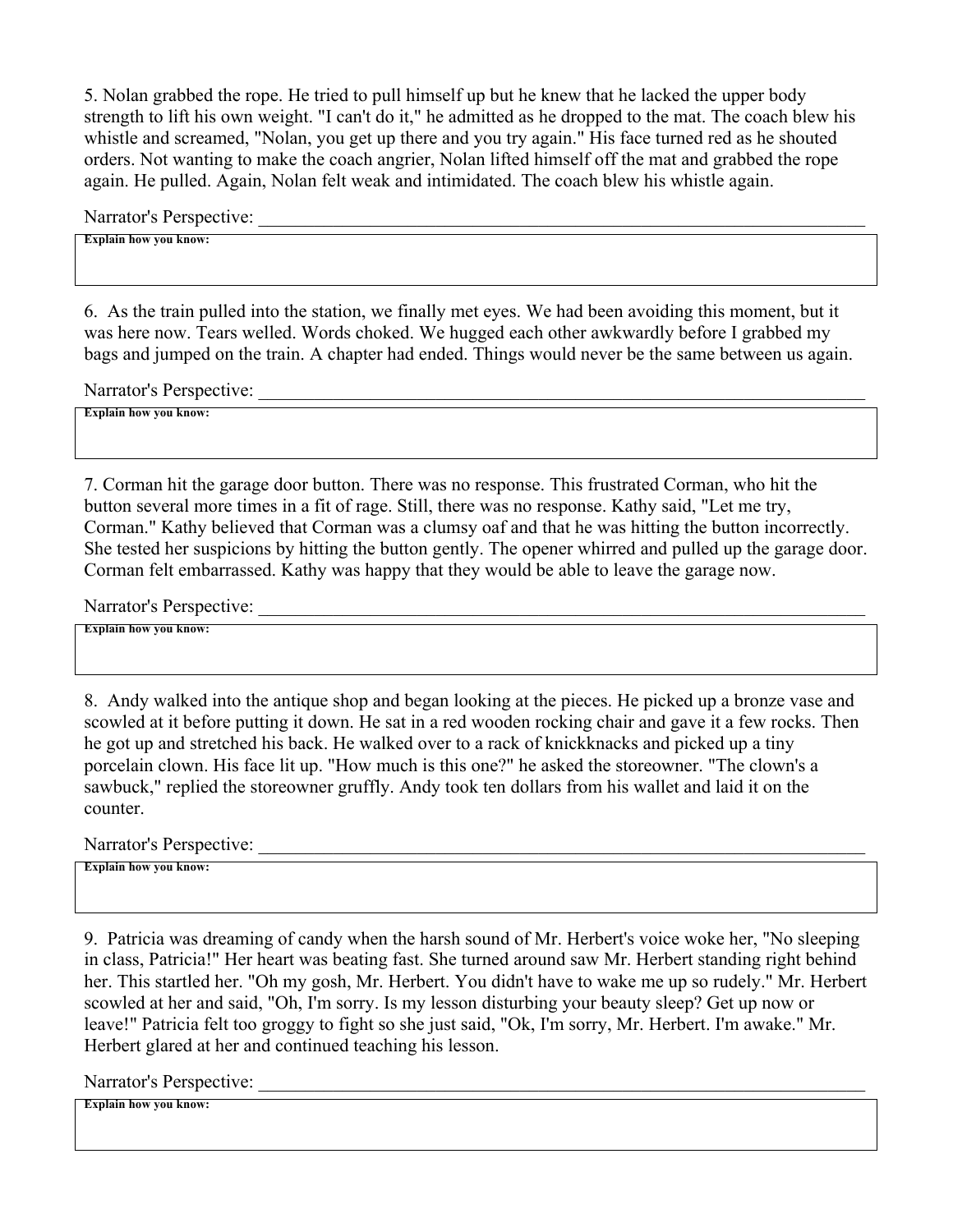10. The Land of Candy spread before me. I licked my lips as chocolate bunnies bounded through the peanut butter fields. I heard the songs of the sour gummy birds in the taffy trees. My tummy rumbled when I saw caramel cobwebs spun by sugar spiders in rock candy caves. I wanted to eat everything that I saw, but Mr. Travis had warned me against that. He said that the elders would view me as a monster if word got out that I was ravaging the Land of Candy to appease my sweet tooth.

Narrator's Perspective:

**Explain how you know:** 

11. Rudy took a bite of the sandwich. Even though he did not like eggs, he knew that eating it would make Marissa happy. It did. Marissa was pleased as punch to see Rudy enjoying the sandwich that she had made for him. "Do you like it?" Marissa asked excitedly. Rudy lied with a big fake smile, "Yup! Eggs are my favorite. This is so good." Nothing could have made Marissa happier.

Narrator's Perspective:

**Explain how you know:** 

12. Toby the Clown had a happy face painted over his frown. When he had first joined the circus, he loved the thrill of performing, but now his heart wasn't in it. That made him sad. He went to see Zobar the Mighty, who always cheered him up. Zobar was tearing up phone books. Toby the Clown told him how he felt. Zobar shrugged and said, "The thing about a job is that you don't have to like it. You just have to do it." This response did not improve Toby's mood.

Narrator's Perspective:

**Explain how you know:** 

13. The cafeteria is large but it is crowded. Students sit at every table and there are but a few empty seats. You don't have very many choices, yet the choices you have are important. As a new student at this school, you are being watched by many of the others. Whom you associate with early will affect how the other students will perceive you. The wrong choice could make your life much harder for the next few years. So, what do you do? Here you stand, where do you sit?

Narrator's Perspective:

**Explain how you know:** 

14. An old man was throwing breadcrumbs at a group of pigeons. No matter where the breadcrumbs landed, a big grey pigeon with a white spot on his head seemed to get the largest portion. The old man threw a large crust morsel away from the big grey pigeon and toward a smaller white pigeon. As soon as the white pigeon got a bite of the bread crust, the big grey pigeon snatched it and began eating it. Then the old man tore up the remaining bread crusts and threw them all at once. The pigeons flocked around the feast.

Narrator's Perspective: